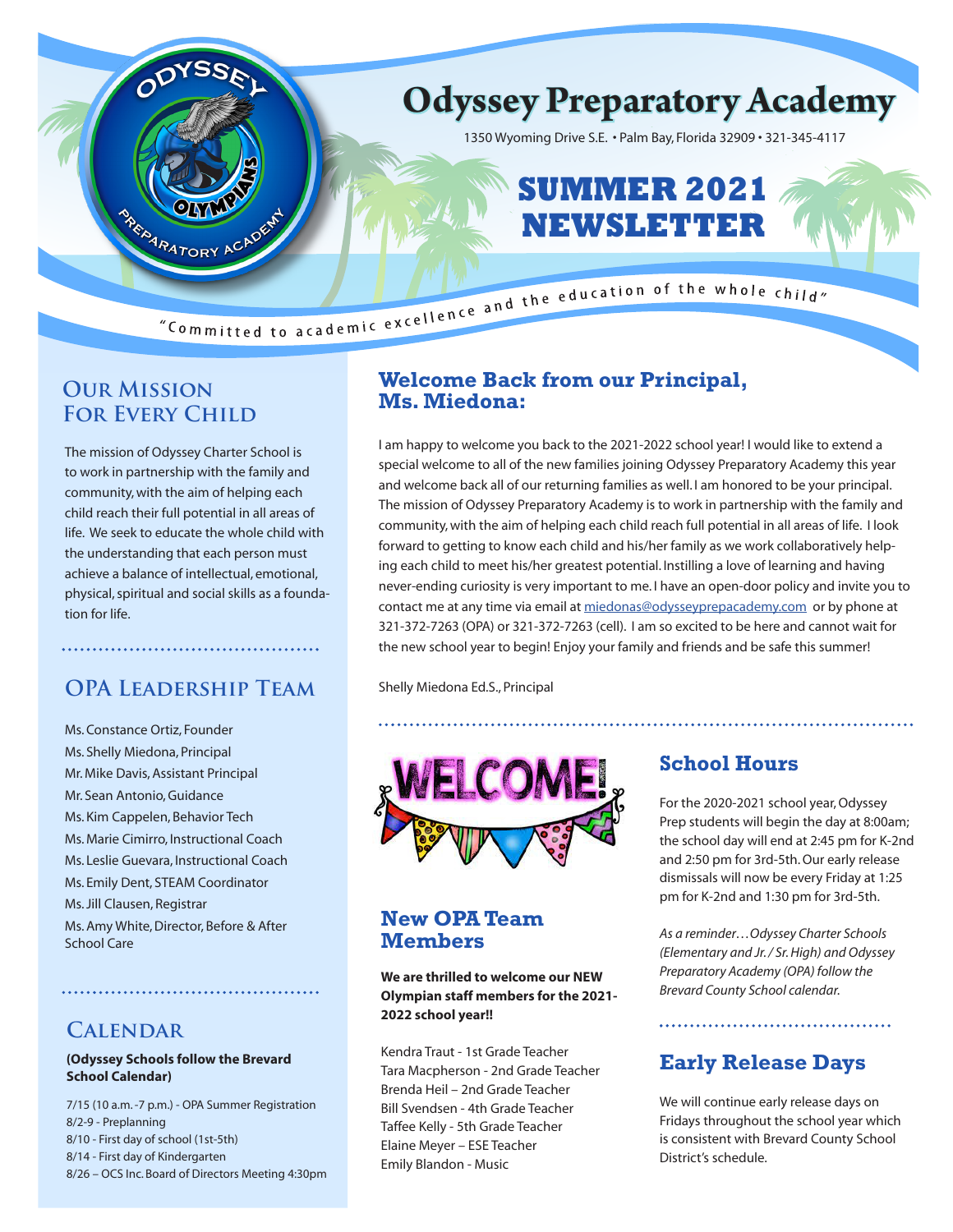# **Parent/Student Handbook**

Please take a moment to review our Parent/Student Handbook, It is full of important information for you and your student and is available on our website at http://odysseyprepacademy.com/OCS-Inc-Parent-Student-Handbook.pdf.

# **Uniform Policy (Grades K-5)**

All Odyssey Prep students are required to wear a school uniform. Our uniforms can be purchased from our uniform provider: All Uniform Wear (Address: 4335 W New Haven Ave, West Melbourne, FL 32904). (Note: Please be certain you select Odyssey Preparatory Academy uniforms and not Odyssey Charter School uniforms.). You can find our uniform policy on our website at http://odysseyprepacademy.com/ OPA-Uniform-Policy.pdf.

*\* Discount coupons will be available during Summer Registration at all campuses.*

• All students are required to wear full-length solid colored pants, shorts, skirts or skorts. Inappropriately rolling or altering the pants in any way is in direct violation of the dress code. Shorts, skirts and skorts length must be at least mid-thigh.

• Pants, shorts, skirts and skorts that are too big or too tight, as determined by Administration, are not acceptable and will be deemed in violation of the uniform code. Joggers are allowed. Jeans, stretch pants, and athletic wear are not allowed. Students may wear solid color leggings under uniform shorts or skorts.

• Students must wear an approved t-shirt, collared polo shirt, or dress shirt. Student shirts must be a solid color and in accordance with the individual schools' uniform guide below. All shirts must bear the School logo.

• Any attire, including backpacks, displaying gang related paraphernalia or symbols, profanity or any inappropriate logos or displays are strictly prohibited.

• All headgear (hats, scarves, bandanas etc.) are prohibited on school property.

• Shoes must be closed or be strapped in the back. Flip-flops, slippers, or high heel shoes are prohibited.

• If a student chooses or needs to wear a jacket or sweatshirt due to cold weather, it must be a solid color of blue, black, or grey and in accordance with the individual schools' uniform guide.

### **Healthy Café and Wellness**

We believe that fresh, seasonal, local, sustainably grown foods are a primary and recommended source of nutrition for growing, high-achieving children and we offer these **FREE** daily in our healthy café at breakfast and lunch times. **YES, WE SAID FREE**. This year, Odyssey Prep Academy students all



qualify for free breakfast and lunch. So please help your child take advantage of our great food. We believe it enhances our students' academic and behavioral development. You can find our wellness policy and menus on our website at http://odysseyprepacademy.com/ cafe.html.



#### **Summer Registration: Required for All Odyssey Prep Families**

#### **July 15 (10 a.m. -7 p.m.)**

#### **Please be prepared to complete the following for your student(s):**

- Income Verification Form
- Questions Regarding Bus Assignment
- Final Class Placement
- Before and After-Care Registration
- Health Card

• All 'Dress for Success', school conduct, cell phone, technology, and bus behavior agreements

• Odyssey Preparatory Academy Fees 2020-2021 School Year Kindergarten through 5th grade - \$10, includes:

- \$2 Student Data Chat Folders
- \$2 Writing Journal /Interactive Notebook/Folder
- \$6 Technology
- \$5 Student ID & Lanyard

**The following documents must be provided in order to successfully complete the registration process for the 2020-2021 school year, which begins August 10, 2021:**

- Birth certificate (All new students)
- Current immunization form (Grades K)

• IEPs, EPs, Behavioral Plans, 504 Plans (All new students - as applicable)

### **Bus Transportation**

Odyssey Charter Schools provides bus transportation to students who live between two and four miles from the school – more miles might be allotted as per established bus routes. Bus registration is online this year and computers be available during summer registration. **Each student is allowed one designated** 



**bus stop.** Changes to assigned routes or bus transportation needs will not be permitted until a new registration form is completed by a parent/guardian with proper ID completes a new registration form.

#### **Here is a snapshot of the enhanced Transportation Services for the 2021-2022 school year:**

• Students are encouraged to practice social distancing at their assigned bus stops

• Students are encouraged but do not have to wear mask during bus routes

- Students will use hand sanitizer as they enter and exit the bus
- Any students with an elevated temperature will be seated in the designated area in the front, parents will be contacted, and students will have to be picked up from the school.
- Siblings will sit together during all routes
- Students will exit the bus one row at a time from front of the bus to the back of the bus, during arrival to the school in the morning
- Be mindful and practice good hygiene and manners.

#### **Rosie Greer - Fleet Coordinator**

greerr@odysseycharterschool.com • 321-338-5187